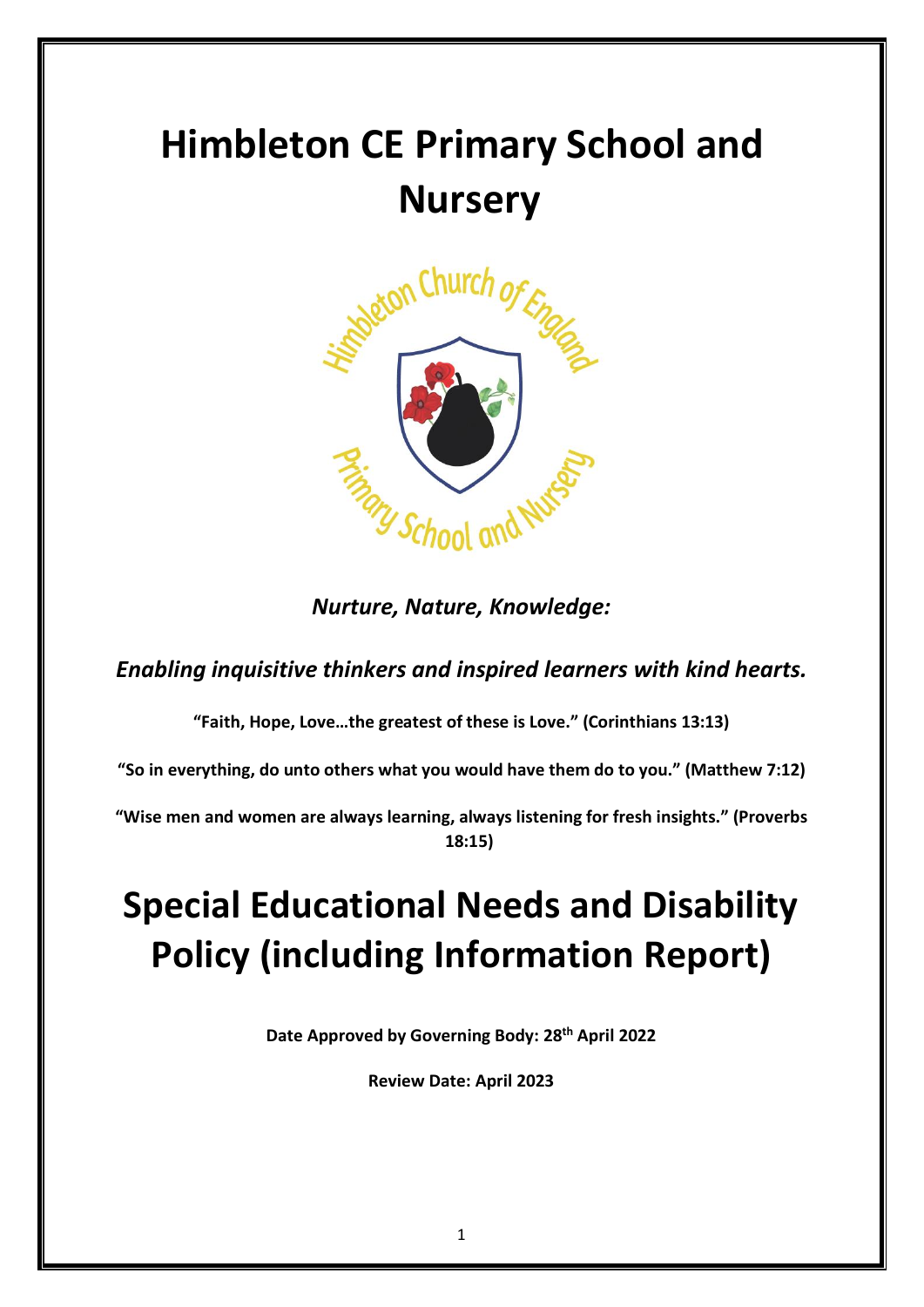**HIMBLETON CE PRIMARY SCHOOL AND NURSERY IS A VOLUNTARY CONTROLLED, LOCAL AUTHORITY SCHOOL WITH AN INCLUSIVE ETHOS. THE SCHOOL WORKS IN ACCORDANCE WITH WORCESTERSHIRE'S LOCAL OFFER – PLEASE SEE<https://www.worcestershire.gov.uk/sendlocaloffer>**

## **1. HOW DOES THE SCHOOL KNOW IF CHILDREN NEED EXTRA HELP?**

At Himbleton CE Primary School and Nursery children are identified as having SEND through a variety of ways (usually a combination) which may include some of the following:

- liaison with previous school or pre-school setting
- child performing below 'age expected' levels (or equivalent e.g. percentile rankings)
- concerns raised by a parent
- concerns raised by a teacher, for example, if behaviour or self-esteem is affecting performance
- liaison with external agencies e.g. a physical/ sensory issue
- use of tools for standardisation
- children with an EHCP already have many of their needs clearly identified and their placement at our school is a decision that is made by the Local Authority in consultation with the school.

## **2. HOW DO I RAISE CONCERNS IF I NEED TO?**

Please talk to us – contact your child's class teacher about your concerns in the first instance. If you feel that you would like to speak to a senior member of staff, ask to arrange an appointment with the SENDCO/Headteacher (Gemma Martin). Appointments can be arranged in person, by phone or by email [\(head@himbleton.worcs.sch.uk\)](mailto:head@himbleton.worcs.sch.uk).

#### **3. HOW WILL THE SCHOOL SUPPORT MY CHILD?**

#### **3a. WHO WILL OVERSEE, PLAN AND WORK WITH MY CHILD AND HOW OFTEN?**

The class teacher will oversee, plan and work with each child with SEND in their class to ensure that appropriate progress is made in every area.

All children are entitled to Quality First Teaching, appropriately resourced. This is 'Wave 1'.

Our SENDCO/Headteacher oversees the progress of all children, including any child identified as having SEND.

Your child may have additional adult support if required, usually to work on a specific intervention, either individually or as part of a group. This will be under the direction of the class teacher and will initially be for a short, specified period of time. SMART targets will be set and reviewed regularly. This is an example of 'Wave 2' support and parents will be informed about the targets and objectives being worked on and their impact.

Should children need further support for specific reasons, there may be a longer, individual programme of support put in place. This, again, will have SMART targets which are reviewed regularly. This will form part of the plan of provision for the child and forms 'Wave 3' support and is likely to include input and support from external agencies. The content and aims of this support will be explained to parents when support begins, as part of a child's bespoke programme of learning.

Should a child have extensive needs then an Educational Health and Social Care Plan may be put in place through application to Worcestershire's SEND Services Department. This will only happen where staff, other professionals and parents agree that more than 20 hours of personalised support is needed for the child to make expected progress or better. Assessments to inform this decision will be made over a period of time, reflecting the views of different agencies (i.e. Educational Psychologist, Speech and Language Therapist, Learning Support Teacher, Behaviour Support Team). Such a plan will possibly enable access to Higher Needs Funding, the most appropriate use of which will be discussed between parents, schools, the Local Authority and other agencies.

#### **3b. WHO WILL EXPLAIN THIS TO ME?**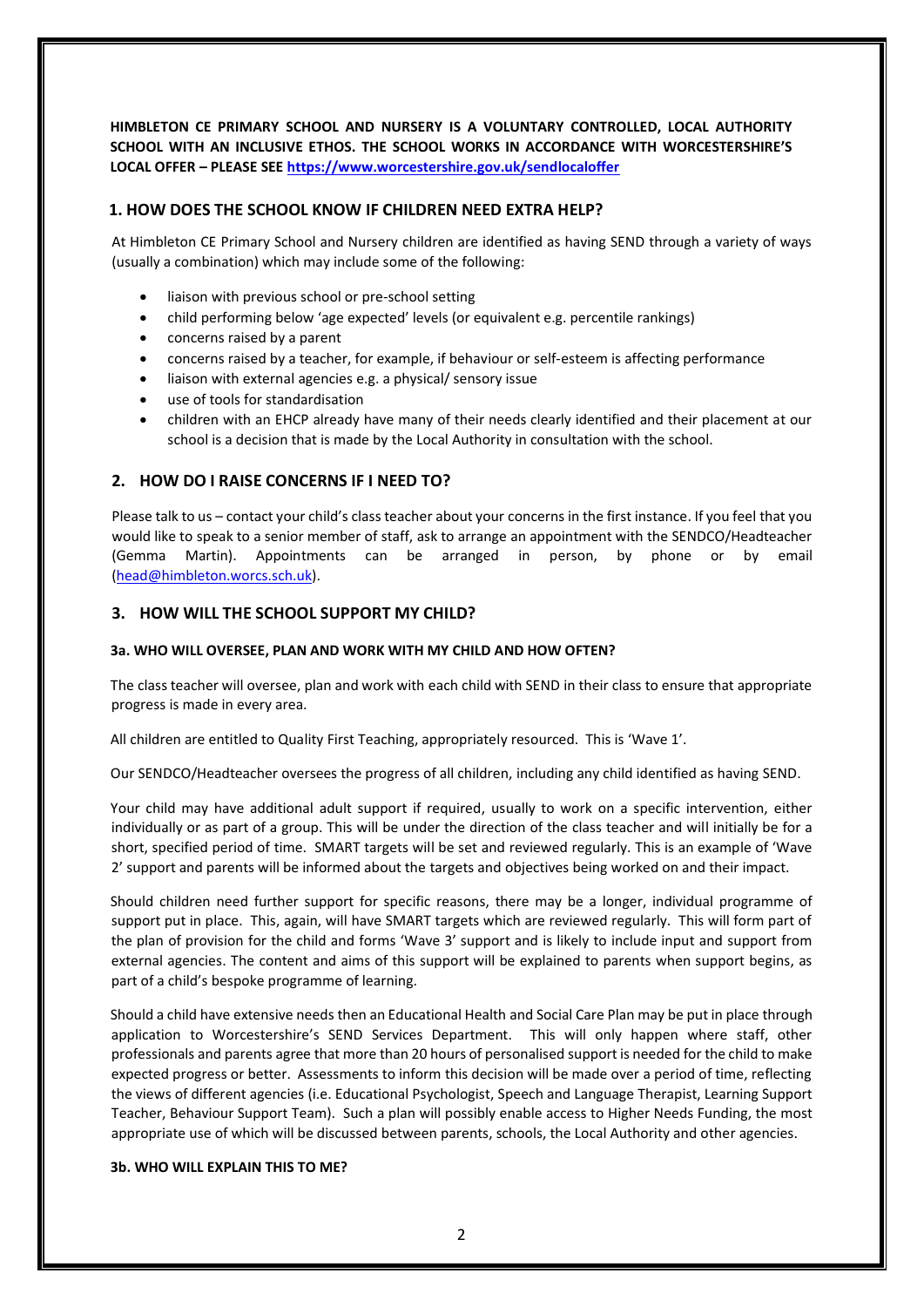The class teacher will meet with you formally on at least a termly basis (this could be part of learning conversation meetings or separately), in order to discuss your child's progress and the support that they are receiving.

Class teachers are always happy to discuss your child's needs if you have questions or concerns between more formal meetings. Please speak to them directly to arrange this.

An appointment can be made with the SENDCO/Headteacher to discuss support in more detail if required.

Where a child is accessing targeted support, parents may be asked to support the work being done in school with appropriate home learning tasks.

Individual provision maps will be shared with you and your child (age-appropriately). These detail what your child needs to learn or to be able to do in order to make progress, what the school is doing to support this and what you can do to help. It will also detail the support that your child is receiving both in class and in smaller groups or, if needed, individual work.

#### **4. WHAT SUPPORT WILL THERE BE FOR MY CHILD'S OVERALL WELLBEING?**

#### **4a. WHAT IS THE PASTORAL, MEDICAL, SOCIAL AND EMOTIONAL SUPPORT AVAILABLE IN THE SCHOOL?**

We are an inclusive school that holds a child's emotional and social development as an absolute priority. We work with the principles of Maslow's Hierarchy of Needs at the forefront in order to achieve our aims – basic and psychological needs must be met to enable inquisitive thinkers and inspired learners with kind hearts:



The class teacher has overall responsibility for the pastoral, medical, social and emotional care of every child in their class.

Children have access to experienced staff throughout their day, who are well informed about the emotional needs and challenges for all of our children. A 'Learner Profile' document is shared with staff to ensure that they have up to date information about the children in their care. Staff have undertaken training regarding mental health and wellbeing so that the best support can be provided and we have a dedicated Mental Health First Aider.

We have support staff, supported by internal experts and external specialist professionals, who are able to provide additional emotional and social support for children who may benefit. As a school, we use the Motional programme to structure our work in this area (more information can be found at [https://motional.io/\)](https://motional.io/).

The school will work with all families to provide support where is it is needed; this may be in the form of an Early Help Assessment and Plan. In addition, parents or carers can ask for or consent to a referral for Early Help through the Family Support Worker. More information is available through the Headteacher/SENDCO (please also see our Early Help Offer an[d https://www.worcestershire.gov.uk/earlyhelpfamilysupport\)](https://www.worcestershire.gov.uk/earlyhelpfamilysupport).

Any additional staff working with vulnerable children requiring support during the school day will work under the direction of the class teacher and the SENDCO/Headteacher.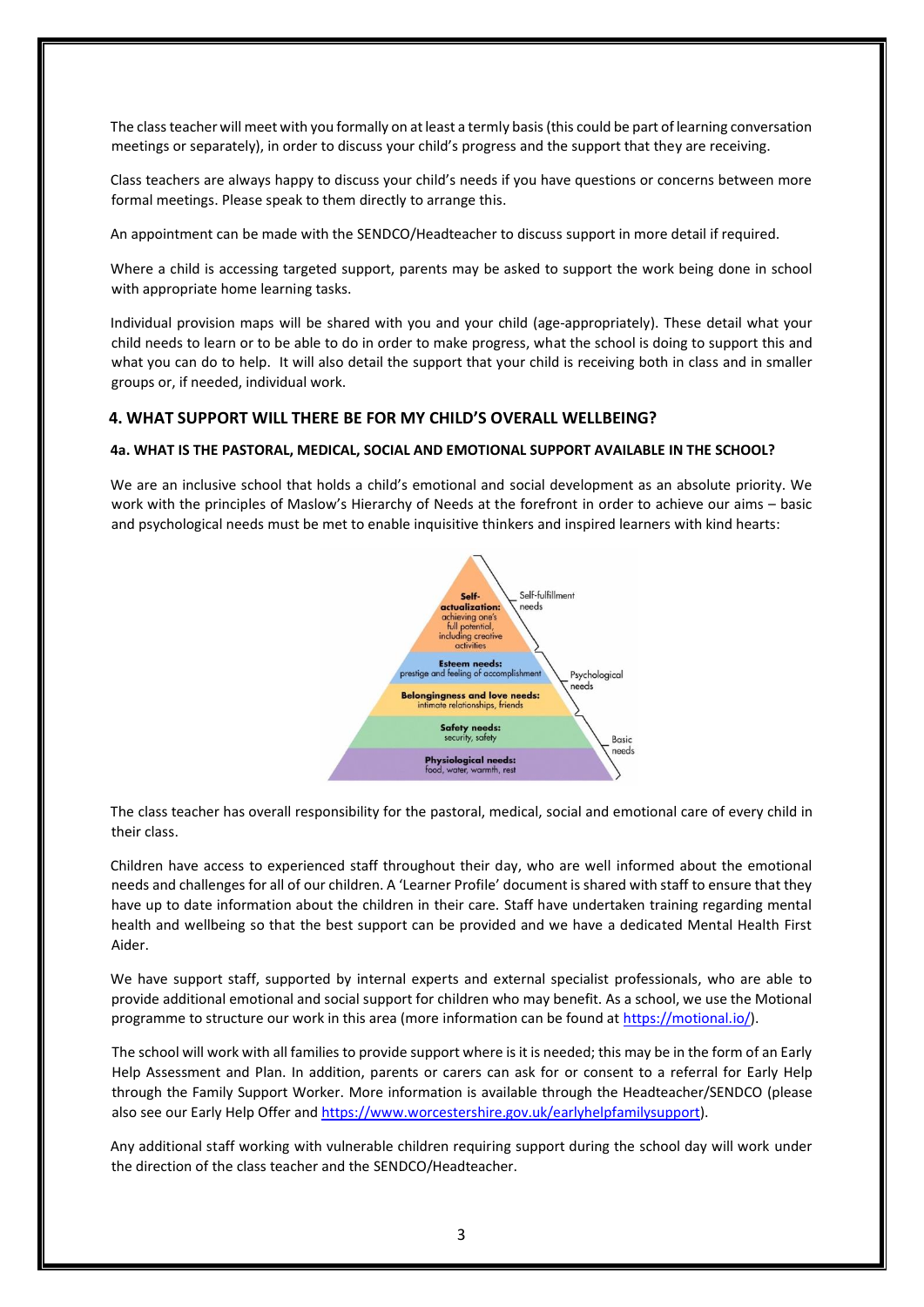#### **4b. HOW DOES THE SCHOOL MANAGE THE ADMINISTRATION OF MEDICINES?**

The school has a policy regarding the administration and managing of medicines, which is available on the policy page of the school website.

Parents/carers need to contact the school office if prescribed medication is recommended by healthcare professionals and needs to be taken during the school day. Any medication must be given to the school in the packaging that it was dispensed in by the pharmacy, with the child's name and administration information clearly shown. A medication form must also be completed by the parent/carer and medicines handed into and collected from the School Office.

On a day-to-day basis, our first aid trained staff will oversee the administration of prescribed medicines. Another member of staff will witness administration and detailed records are kept.

All staff members have regular training and updates on conditions and medication affecting individual children, so that all staff are able to manage medical situations.

At any time, a minimum of four staff have first aid qualifications, which are updated regularly in line with requirements. Two members of staff have the required Early Years qualification.

Staff are unable to dispense non-prescription medication, such as Calpol or throat lozenges, and these should not be in school (unless they have been prescribed). Residential visits are the only circumstance that this will be permissible.

#### **4c. WHAT SUPPORT IS THERE FOR BEHAVIOUR, AVOIDING EXCLUSION AND INCREASING ATTENDANCE?**

The school has clear behaviour and exclusion policies. If a child has significant behaviour difficulties, an Individual Behaviour Plan (IBP) is written to identify the specific issues, put relevant support in place and set targets with a view to identifying and addressing the underlying reasons behind the behaviour.

The school has the highest expectations of behaviour both in and out of the classroom and all staff are committed to ensuring that the children understand the need to behave appropriately. This is always taken in the context of our deeply Christian ethos and identified values, understanding the uniqueness of every child.

Parents are involved closely with the setting of expectations and rewards and sanctions in these circumstances.

The school has an agreed Attendance and Leave of Absence Policy, which reflects recent legislation and Local Authority policy. Attendance of every child is monitored on a daily basis by the school. Lateness and absence are recorded and reported to the Headteacher, who will liaise with families and may involve the Education Welfare Team, Early Help Assessment Team or Children's Services if this becomes a concern.

The school are also able to support families in making contact themselves with other agencies who can provide appropriate support. This may include a Family Support Worker or Education Welfare Officer.

#### **4d. HOW WILL MY CHILD BE ABLE TO CONTRIBUTE THEIR VIEWS?**

Children who have individual provision plans discuss their progress and targets when these are reviewed (ageappropriately), as well as during regular learning conversation meetings.

If your child has an EHCP, their views will be sought before any review meetings.

Children are routinely asked to reflect on their learning and share how they feel they are progressing during the course of their daily learning journey.

All children are provided with the opportunity to be voted onto our Pupil Parliament, as well as hold other designated positions of responsibility, allocated by their class or teachers.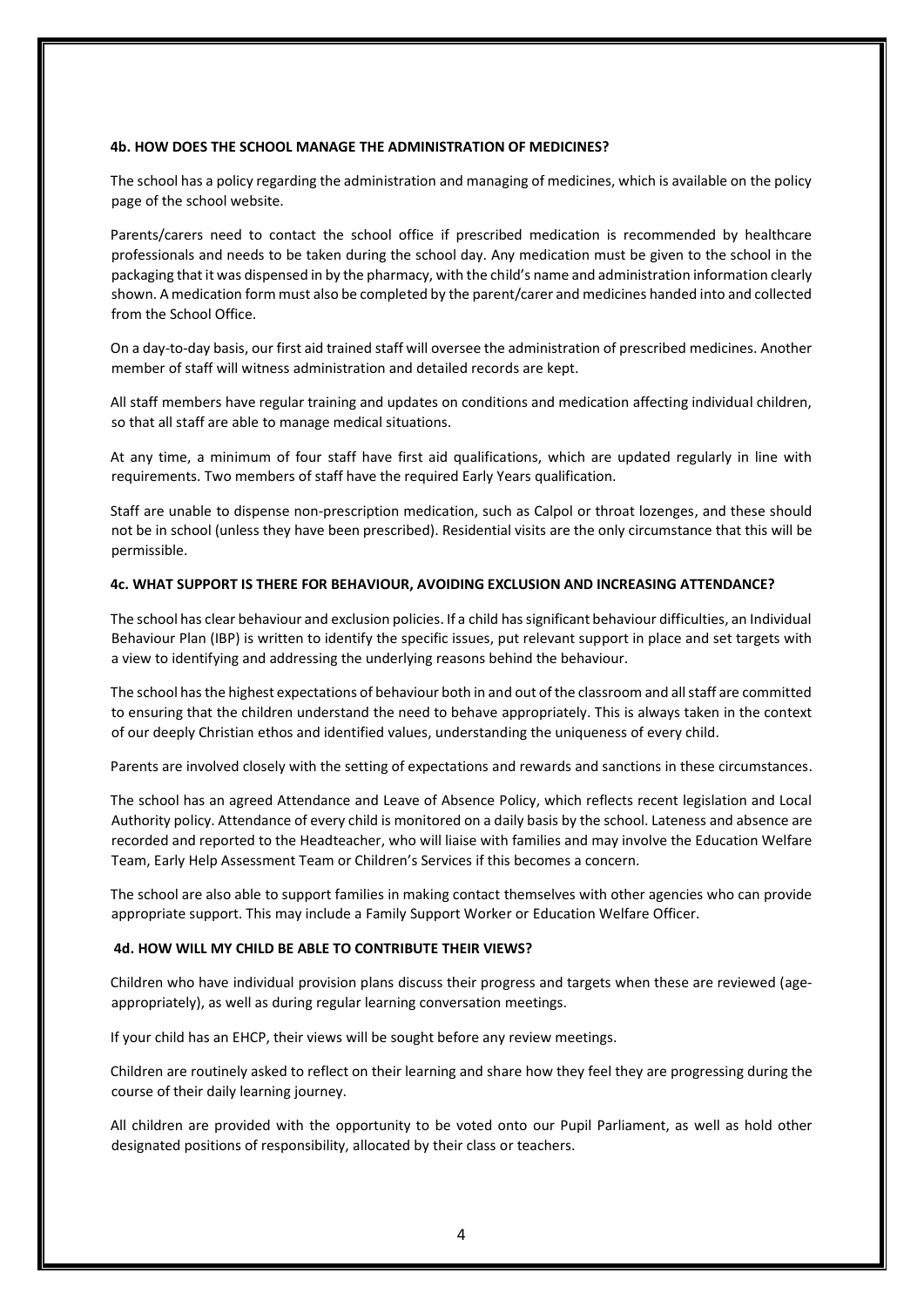## **5. HOW ACCESSIBLE IS THE SCHOOL ENVIRONMENT?**

Our school has an adopted Accessibility Plan and set clear objectives in accordance with legislation. This can be found on our website.

Accessible, disabled toilet facilities are available by the school library. This facility includes full bathroom management accommodation.

If you have specific access queries please do speak with us for further information.

#### 6. **HOW WILL THE CURRICULUM BE DIFFERENTIATED TO MATCH MY CHILD'S NEEDS?**

Long term curriculum plans are available to parents on the school website, alongside ideas for how parents can support their child's learning outside of school. Our curriculum intent, in line with statutory requirements, clearly outlines how the curriculum is accessible to all.

All learning activities within class are planned and differentiated at an appropriate level, so that all children are able to access learning according to their specific needs. Typically, this might mean that in a lesson there would be different levels of scaffolding and challenge available for a class (with a focus on developing depth of understanding), however on occasions this might be individually differentiated to provide a personalised curriculum.

The class teacher, alongside the SENDCO/Headteacher will discuss a child's needs and what support will be appropriate.

Children with SEND will have access to the appropriate resources needed in order to help them to make individual progress e.g. phonic mats, coloured overlays, talking tins, writing slopes.

The SENDCO/Headteacher reports to the governors regularly to inform them about the progress of children with SEND and how resources are being used. Information provided will never name individual children in order to maintain confidentiality at all times.

The governor responsible for SEND also meets regularly with the SENDCO. They report on their visits to the full board to keep them all informed regarding school, Local Authority and national information.

The governors agree priorities for spending within the SEND budget, as well as Pupil Premium, with the overall aim that all children receive the support that they need in order to make progress. This will include resourcing appropriate equipment, staffing, training and facilities. Statutory information relating to this is reported on our website as required.

#### 7. **HOW WILL WE KNOW IF THIS HAS HAD AN IMPACT?**

- Ensuring that children are making progress academically against national age-related expectations, and/or from their starting points and that the gap is narrowing between them and their peers.
- By reviewing children's targets on individual provision maps and ensuring that they are being met. This happens regularly through Pupil Progress meetings between class teachers and the Headteacher.
- Through verbal feedback from the child, the parent/carer and teacher to build a 'wider picture'.

#### 8. **HOW WILL I KNOW HOW MY CHILD IS DOING AND HOW WILL YOU HELP ME TO SUPPORT MY CHILD'S LEARNING? WHAT OPPORTUNITIES WILL THERE BE FOR ME TO DISCUSS MY CHILD'S PROGRESS?**

As well as the aforementioned termly updates, you are welcome to make an appointment to meet with either the class teacher or SENDCO/Headteacher at any time throughout the year and discuss how your child is getting on. We can offer advice and practical ways that you can help to support your child at home.

Every child has a Reading Diary where parents and school can communicate in 'informal' written form. These books are checked by school staff daily. In addition, the messaging facility on ClassDojo can be used as a communication tool if preferable.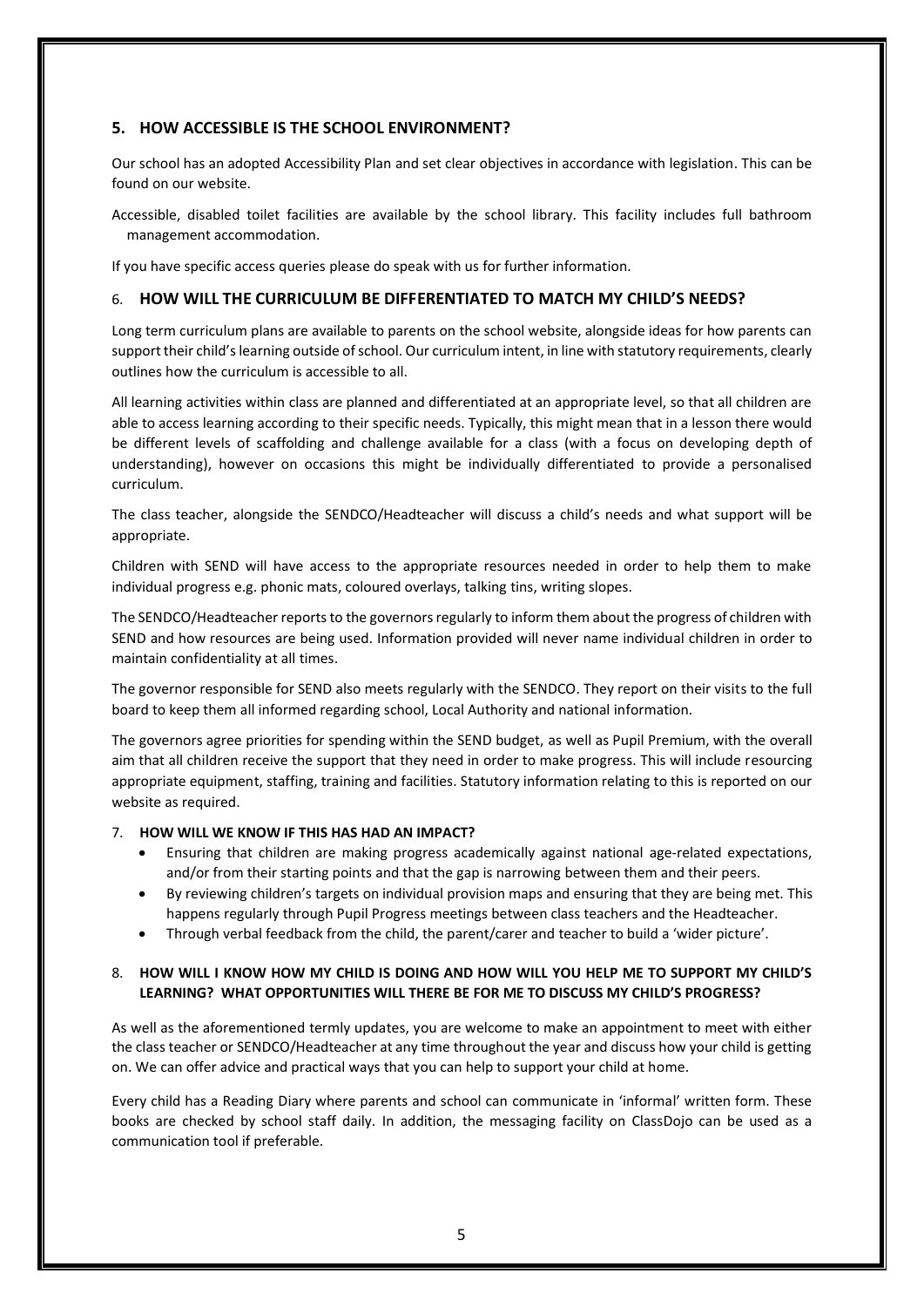Your child may have an individual provision map that will have individual/group targets. This is discussed with you on at least a termly basis and parents are provided with a copy. The conversation will also provide suggestions as to how you can support your child's learning at home.

When the child's plan is reviewed, comments are made against each target to show the progress the child has made.

If your child has complex SEND, they may have an Education, Health and Care Plan (EHCP). In such instances a formal meeting will take place to discuss your child's progress and a report will be written at least annually.

#### 9. **HOW DOES THE SCHOOL KNOW HOW WELL MY CHILD IS DOING?**

As a school we track and analyse the children's' progress in learning against national expectations and age related expectations regularly. The class teacher continually assesses each child and notes areas where they are improving and where further support is needed in all areas of the curriculum.

As a school, we track children's' progress from entry through to exit, using a variety of different methods, both summative and formative. Please ask the school if you require any further details.

Pupil Progress Meetings are held regularly between each class teacher and the Headteacher. In these meetings, a discussion takes place concerning children who are not making expected progress and actions are discussed and agreed.

Where specific needs are apparent, the school has a range of assessments which can be used to explore a child's strengths and difficulties in more depth, for example the Worcestershire Dyslexia Pathway and various standardised assessments, such as Single Word Reading/Spelling. Children may be referred for further assessment through the Education Psychologist, Learning Support Teacher (LST), Complex Communication Needs Team (CCN) or Behaviour Support Team (BST).

Parents are consulted prior to any assessment and information that they provide is used to create the child's individual plan if required.

The SENDCO/Headteacher reports regularly to the governing body. We have a governor who is responsible for SEND, who meets regularly with the SENDCO and attends briefing sessions. They also report back to the governing body (see section 6).

## 10. **HOW WILL MY CHILD BE INCLUDED IN ACTIVITIES OUTSIDE THE CLASSROOM, INCLUDING SCHOOL TRIPS?**

All children are included in all parts of the school curriculum and we aim for all children to be included on school trips. We will provide the necessary support to ensure that this is successful and may discuss this in advance with parents.

A risk assessment is carried out prior to any off site activity to ensure everyone's health & safety is secure. In the unlikely event that it is considered unsafe for a child to take part in an activity, then alternative activities that will cover the same curriculum areas will be provided within the school environment, wherever possible. Parents/carers will be kept fully updated regarding such risk assessments.

A variety of extra-curricular clubs are provided during lunch times and after school. The school operates before and after-school provision. We aim for these to be as inclusive as possible and may provide additional staff or sessions in order to achieve this.

## 11. **HOW WILL THE SCHOOL PREPARE AND SUPPORT MY CHILD WHEN JOINING THE SCHOOL OR TRANSFERRING TO A NEW SCHOOL?**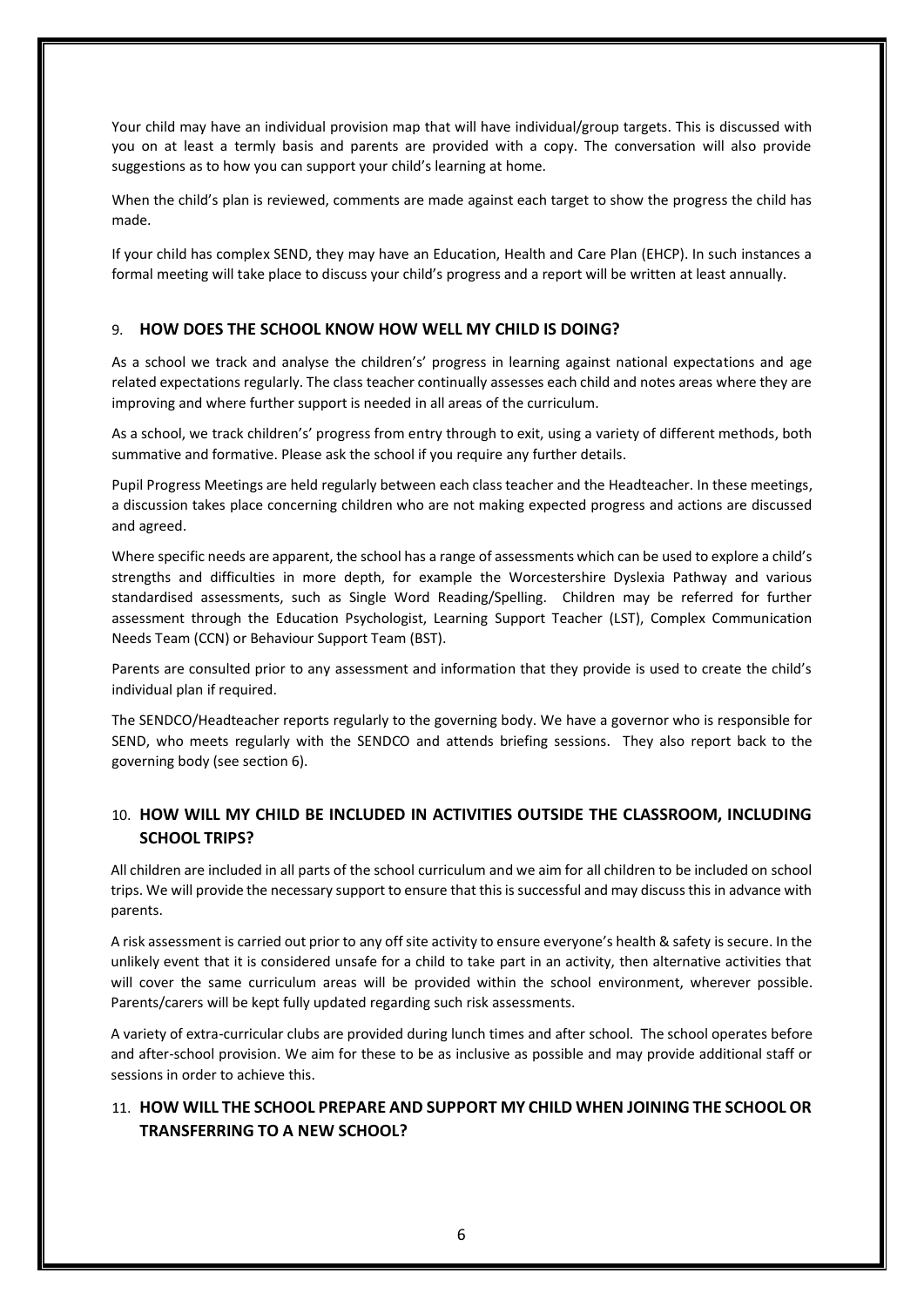We encourage all new children to visit the school prior to starting. For children starting in Early Years at the start of an academic year, a meeting for parents/carers is held in addition to a series of planned visits for children throughout the second half of the Summer Term, in order to help children, parents and staff get to know each other.

A transition form is sent to all pre-schools and other schools prior to children transferring to Himbleton CE Primary School and Nursery. The Headteacher and/or teachers will visit settings where it is felt there is a need.

We liaise closely with the staff when receiving and transferring children to and from different schools, ensuring all relevant paperwork is passed on and all needs are discussed and fully understood.

If your child has complex needs, then an EHCP review may be used as a transition planning meeting to which we will invite staff from both schools.

Transition between year groups and key stages within the school will be dealt with as part of our annual programme of transition and handover to the next class teacher.

At any point where a child with SEND is preparing to leave our school, we would seek to arrange additional visits for the child in question to support smooth transition. Many secondary schools also run programmes specifically tailored to aid transition for the more vulnerable pupils at the end of the primary phase of education.

## 12. **WHAT SPECIALIST SERVICES AND EXPERTISE ARE AVAILABLE AT OR ACCESSED BY THE SCHOOL?**

Our SENDCO has the required national SENDCO accreditation qualification. Within the school we have a culture of sharing good practice and expertise; this enables us to ensure our staff team has as much knowledge as possible within the field of supporting children with SEND.

The environment is designed to support children with individual needs e.g. dyslexia friendly, visual timetables, individual work stations as required.

As a school we work closely with any external agencies that we feel are relevant to supporting individual children's' needs within our school including: Behaviour Support Team, Health services including: GPs, school nurse, CAMHS, clinical psychologists, paediatricians, speech and language therapists, occupational and physiotherapists; Children's Services including: Early Help, social workers; and specialist advisory teachers.

## 13. **WHAT TRAINING HAVE THE STAFF SUPPORTING CHILDREN WITH SEND HAD OR ARE CURRENTLY HAVING?**

We look to ensure that we have a variety of skills among our staff body, in order to enable us to support children in the best possible way. The specific training held by support staff includes: Team Teach, Positive Behaviour Training, Numicon, Rapid Phonics, Introduction to Trauma-Informed Schools.

The school also operates an internal training programme for staff, facilitated by the SENDCO/Headteacher. Whole group sessions or bespoke support based upon the needs of both children and staff, are timetabled.

#### 14. **WHO CAN I CONTACT FOR FURTHER INFORMATION?**

General information relating to SEND can be found on the school website, including within this SEND Policy.

For more specific queries you should discuss matters with your child's class teacher in the first instance.